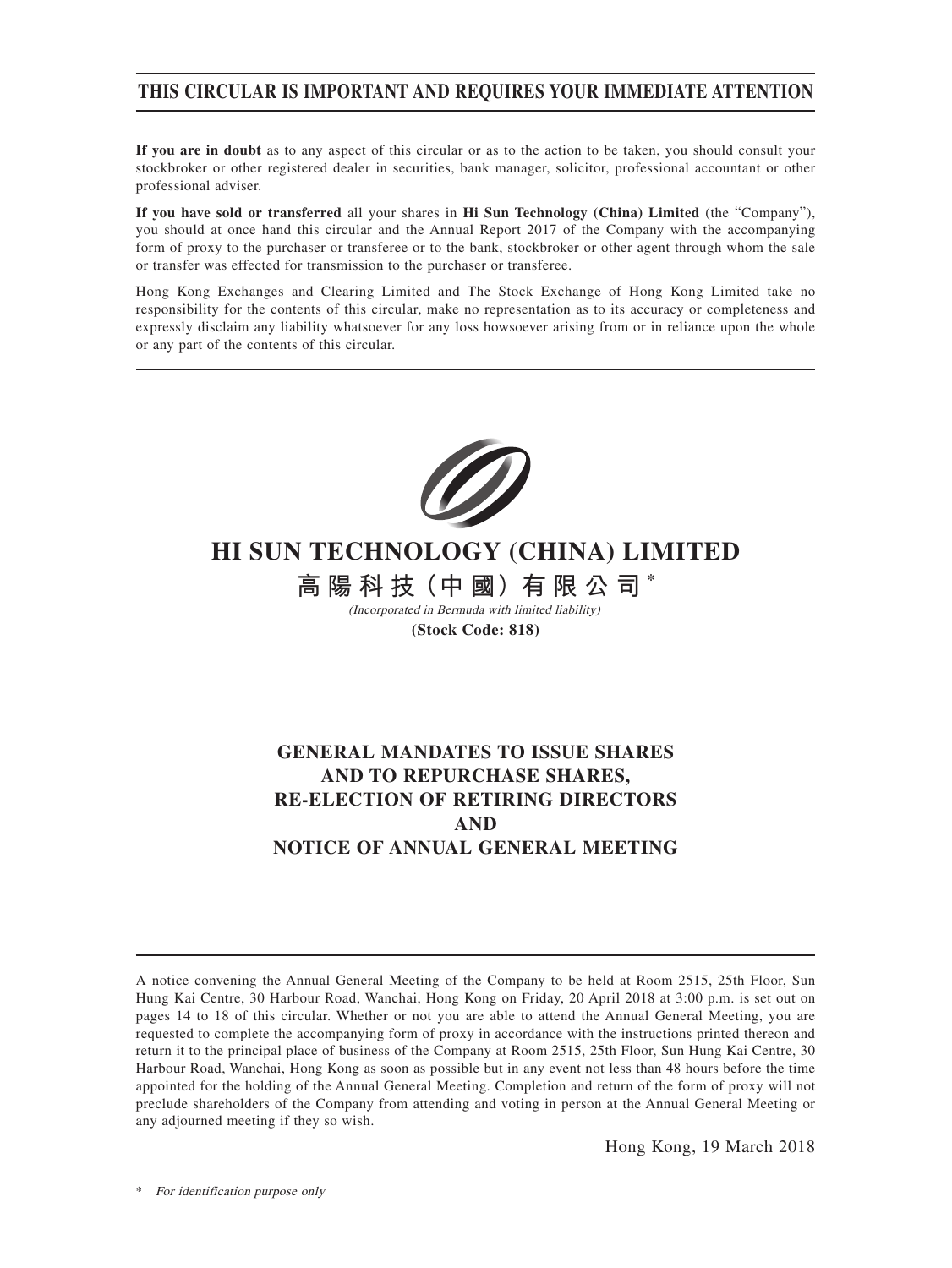## **CONTENTS**

### Page

|                              |                                                 | $\overline{1}$ |  |
|------------------------------|-------------------------------------------------|----------------|--|
| <b>Letter from the Board</b> |                                                 |                |  |
| $\mathbf{1}$ .               |                                                 | 3              |  |
| 2.                           |                                                 | $\overline{4}$ |  |
| 3.                           |                                                 | 5              |  |
| 4.                           |                                                 | 5              |  |
| 5.                           |                                                 | 6              |  |
| 6.                           |                                                 | 6              |  |
| 7.                           |                                                 | 6              |  |
| 8.                           |                                                 | $\tau$         |  |
| 9.                           |                                                 | 7              |  |
|                              |                                                 | 8              |  |
|                              | Appendix II - Particulars of Retiring Directors | 11             |  |
|                              |                                                 |                |  |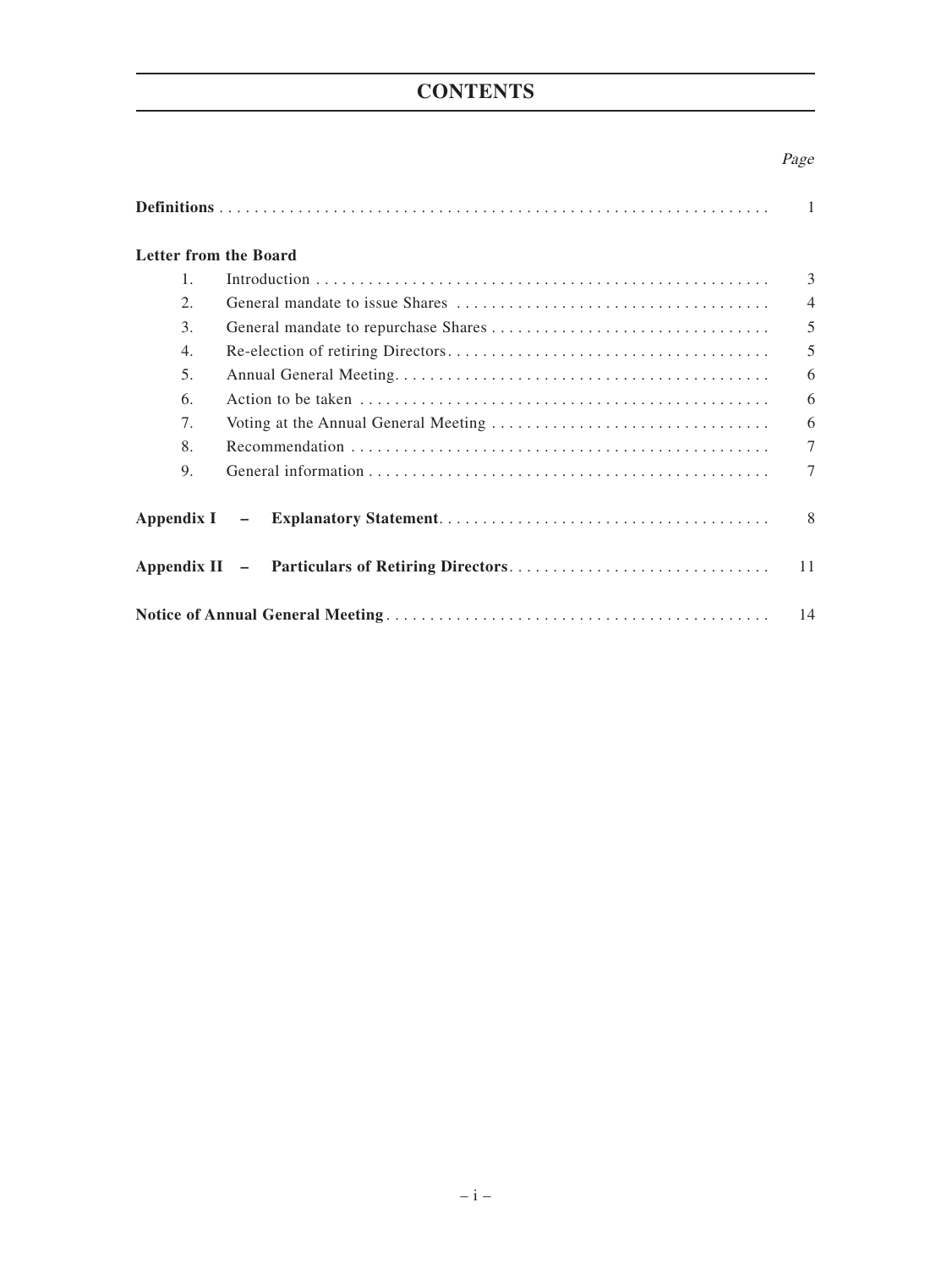### **DEFINITIONS**

In this circular other than the AGM Notice, unless the context otherwise requires, the following expressions shall have the following respective meanings:

| "AGM Notice"              | the notice dated 19 March 2018 convening the Annual<br>General Meeting as set out on pages 14 to 18 of this<br>circular                                                                  |
|---------------------------|------------------------------------------------------------------------------------------------------------------------------------------------------------------------------------------|
| "Annual General Meeting"  | the annual general meeting of the Company to be held at<br>Room 2515, 25th Floor, Sun Hung Kai Centre, 30 Harbour<br>Road, Wanchai, Hong Kong on Friday, 20 April 2018 at<br>$3:00$ p.m. |
| "Annual Report 2017"      | the annual report of the Company for the year ended 31<br>December 2017                                                                                                                  |
| "Board"                   | the board of Directors                                                                                                                                                                   |
| "Bye-laws"                | the bye-laws of the Company as may be amended from time<br>to time                                                                                                                       |
| "Company"                 | Hi Sun Technology (China) Limited, a company<br>incorporated in Bermuda with limited liability, the shares of<br>which are listed on the Main Board of the Stock Exchange                |
| "Directors"               | the directors of the Company                                                                                                                                                             |
| "Group"                   | the Company and its subsidiaries                                                                                                                                                         |
| "Hong Kong"               | the Hong Kong Special Administrative Region of the PRC                                                                                                                                   |
| "Latest Practicable Date" | 12 March 2018, being the latest practicable date prior to<br>the printing of this circular for the purpose of ascertaining<br>certain information for inclusion herein                   |
| "Listing Rules"           | the Rules Governing the Listing of Securities on the Stock<br>Exchange                                                                                                                   |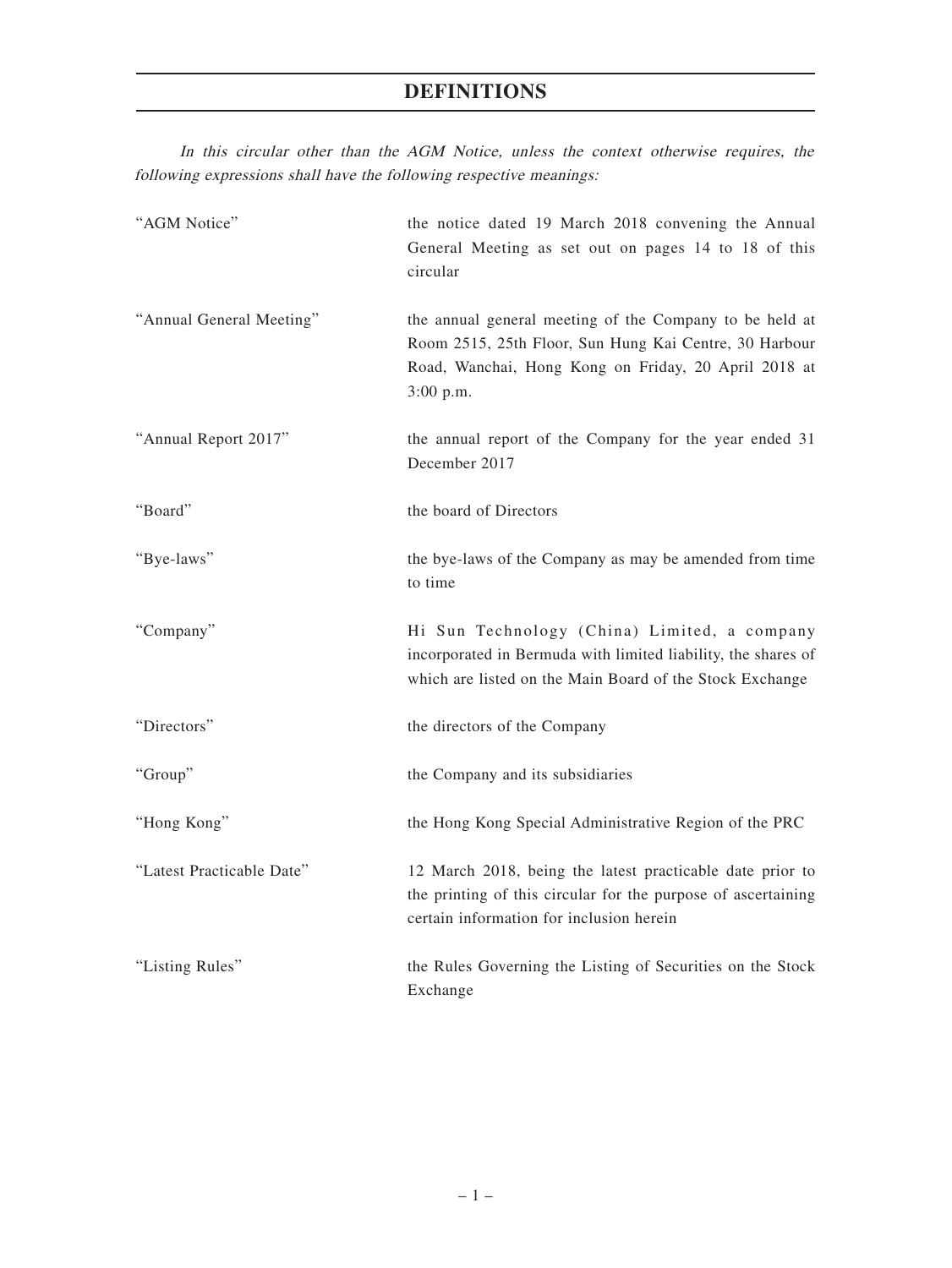| "Ordinary Resolution(s)"   | the proposed ordinary resolution(s) as referred to in the<br><b>AGM</b> Notice                                                                                                                                                                                                                                                                                                      |  |  |
|----------------------------|-------------------------------------------------------------------------------------------------------------------------------------------------------------------------------------------------------------------------------------------------------------------------------------------------------------------------------------------------------------------------------------|--|--|
| "PRC"                      | the People's Republic of China, and for the purpose of<br>this circular excluding Hong Kong, Taiwan and the Macau<br>Special Administrative Region                                                                                                                                                                                                                                  |  |  |
| "SFO"                      | the Securities and Futures Ordinance (Chapter 571 of the<br>Laws of Hong Kong)                                                                                                                                                                                                                                                                                                      |  |  |
| "Share(s)"                 | share(s) of $HK$0.0025$ each in the share capital of the<br>Company                                                                                                                                                                                                                                                                                                                 |  |  |
| "Shareholder(s)"           | the registered holder(s) of $Share(s)$                                                                                                                                                                                                                                                                                                                                              |  |  |
| "Share Issue Mandate"      | a general and unconditional mandate proposed to be granted<br>to the Directors at the Annual General Meeting to exercise<br>the powers of the Company to allot, issue and deal with<br>additional Shares up to 20% of the issued shares of the<br>Company as at the date of the passing of the resolution<br>approving the general mandate                                          |  |  |
| "Share Repurchase Mandate" | a general and unconditional mandate proposed to be granted<br>to the Directors at the Annual General Meeting to exercise<br>the powers of the Company to repurchase issued and fully<br>paid Shares in the capital of the Company which shall not<br>exceed 10% of the issued shares of the Company as at the<br>date of passing of the resolution approving the general<br>mandate |  |  |
| "Stock Exchange"           | The Stock Exchange of Hong Kong Limited                                                                                                                                                                                                                                                                                                                                             |  |  |
| "Takeovers Code"           | the Codes on Takeovers and Mergers and Share<br>Repurchases published by the Securities and Futures<br>Commission of Hong Kong as amended from time to time                                                                                                                                                                                                                         |  |  |
| "HK\$"                     | Hong Kong Dollars, the lawful currency of Hong Kong                                                                                                                                                                                                                                                                                                                                 |  |  |
| $``q_0"$                   | per cent                                                                                                                                                                                                                                                                                                                                                                            |  |  |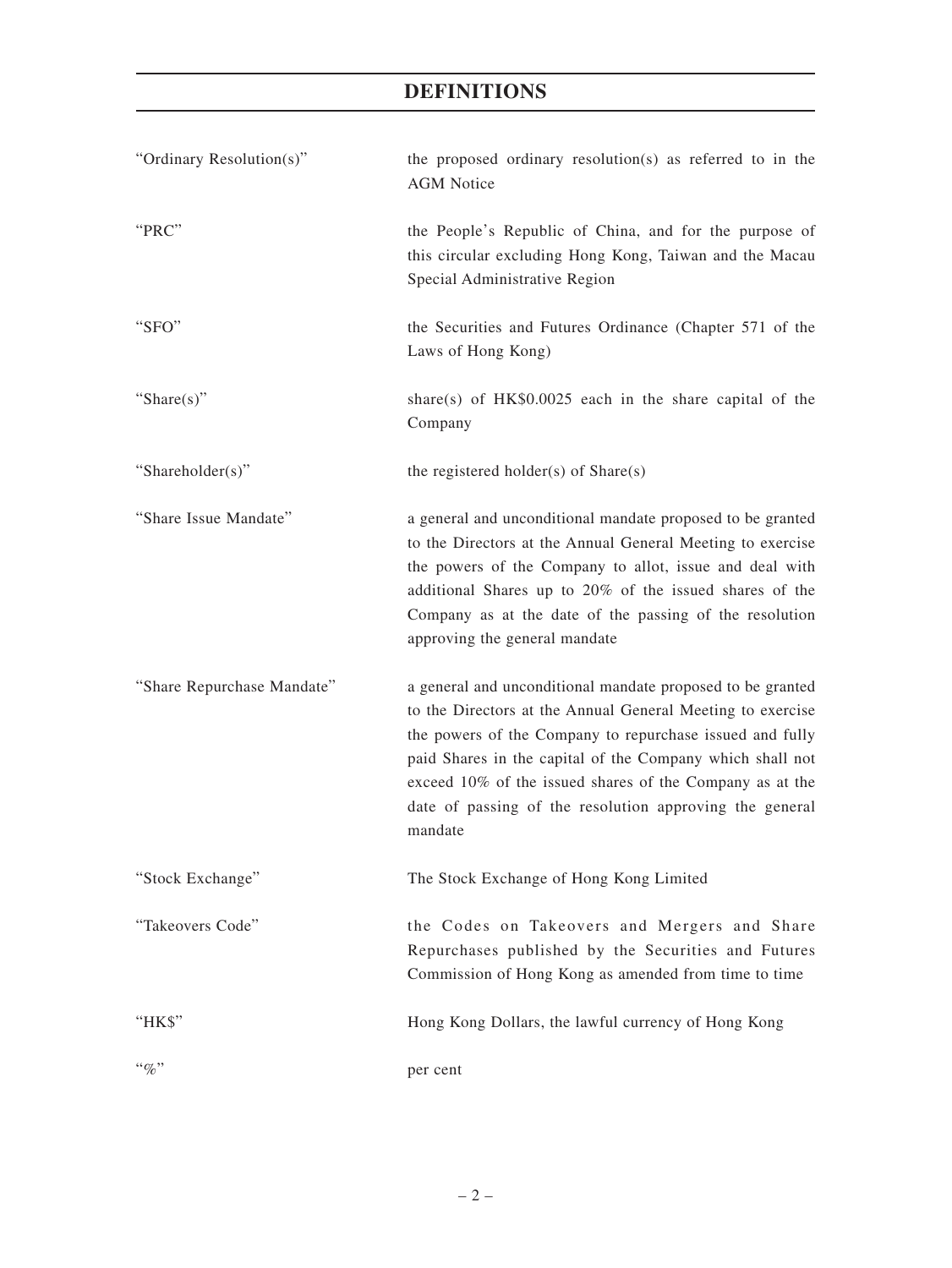### **LETTER FROM THE BOARD**



# **HI SUN TECHNOLOGY (CHINA) LIMITED**

**高 陽 科 技(中 國)有 限 公 司 \***

(Incorporated in Bermuda with limited liability) **(Stock Code: 818)**

Executive Directors: Mr. CHEUNG Yuk Fung (Chairman) Mr. KUI Man Chun (Chief Executive Officer) Mr. XU Wensheng Mr. LI Wenjin Mr. XU Changjun

Independent Non-Executive Directors: Mr. TAM Chun Fai Mr. LEUNG Wai Man, Roger Mr. CHANG Kai-Tzung, Richard

Registered Office: Clarendon House 2 Church Street Hamilton HM 11 Bermuda

Head Office and Principal Place of Business: Room 2515, 25th Floor Sun Hung Kai Centre 30 Harbour Road Wanchai Hong Kong

19 March 2018

To the Shareholders

Dear Sir or Madam,

### **GENERAL MANDATES TO ISSUE SHARES AND TO REPURCHASE SHARES, RE-ELECTION OF RETIRING DIRECTORS AND NOTICE OF ANNUAL GENERAL MEETING**

#### **1. INTRODUCTION**

At the Annual General Meeting, ordinary resolutions will be proposed, inter alia, (i) to grant to the Directors the Share Issue Mandate, (ii) to grant the Directors the Share Repurchase Mandate; and (iii) to re-elect the retiring Directors.

\* For identification purpose only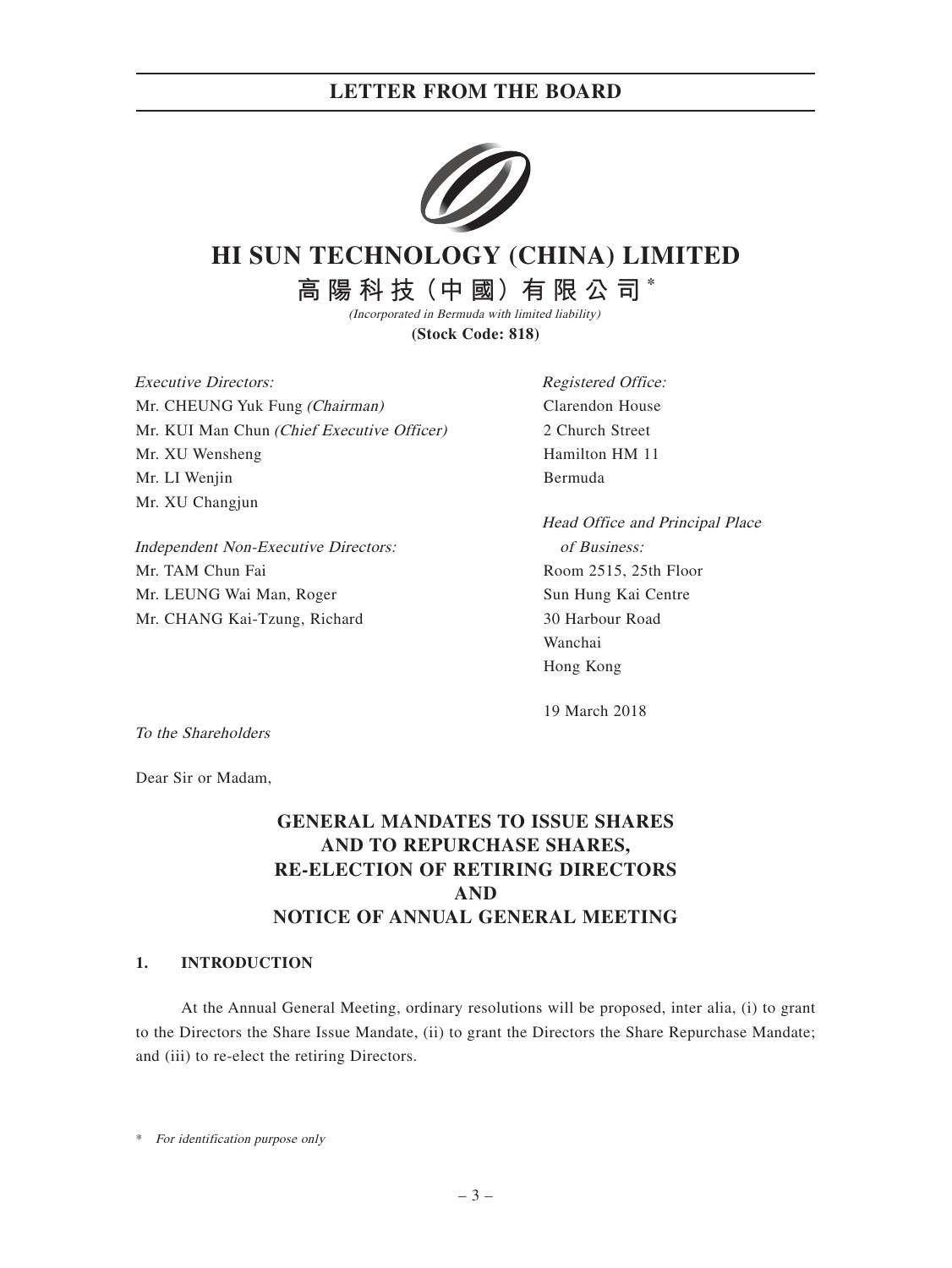### **LETTER FROM THE BOARD**

The purpose of this circular is to provide you with information regarding the Share Issue Mandate, the Share Repurchase Mandate and the re-election of retiring Directors and the notice of Annual General Meeting as required under the Listing Rules and to seek your approval of the relevant Ordinary Resolutions relating to these matters at the Annual General Meeting. This circular also contains particulars of the Directors who will retire at the Annual General Meeting and, being eligible, will offer themselves for re-election.

#### **2. GENERAL MANDATE TO ISSUE SHARES**

At the Annual General Meeting, an ordinary resolution will be proposed for the Shareholders to consider and, if thought fit, grant a general and unconditional mandate to the Directors to exercise all powers of the Company to allot, issue and deal with the Shares. The Shares which may be allotted and issued pursuant to the Share Issue Mandate shall not exceed 20% of the issued shares of the Company as at the date of passing of the resolution approving the Share Issue Mandate which, if passed, shall be a maximum of 555,366,767 Shares (or such other number of Shares as would represent 20% of the issued shares of the Company at the relevant time if there should be a change in the issued shares of the Company between the Latest Practicable Date and the date of passing the relevant resolution). The Share Issue Mandate shall expire upon the earlier of (i) the conclusion of the next annual general meeting of the Company, (ii) the expiry of the period within the next annual general meeting of the Company is required by law or the Bye-laws to be held, and (iii) the date upon which such authority given under the Share Issue Mandate is revoked or varied by ordinary resolution of the Shareholders. Details of the Share Issue Mandate are set out in Ordinary Resolution No. 7 in the AGM Notice.

In addition, Ordinary Resolution No. 9 will also be proposed for the Shareholders to consider and, if thought fit, approve the extension of the Share Issue Mandate by adding to the aggregate number of Shares which may be allotted or agreed conditionally or unconditionally to be allotted by the Directors pursuant to the Share Issue Mandate the number of Shares repurchased pursuant to the Share Repurchase Mandate, if granted.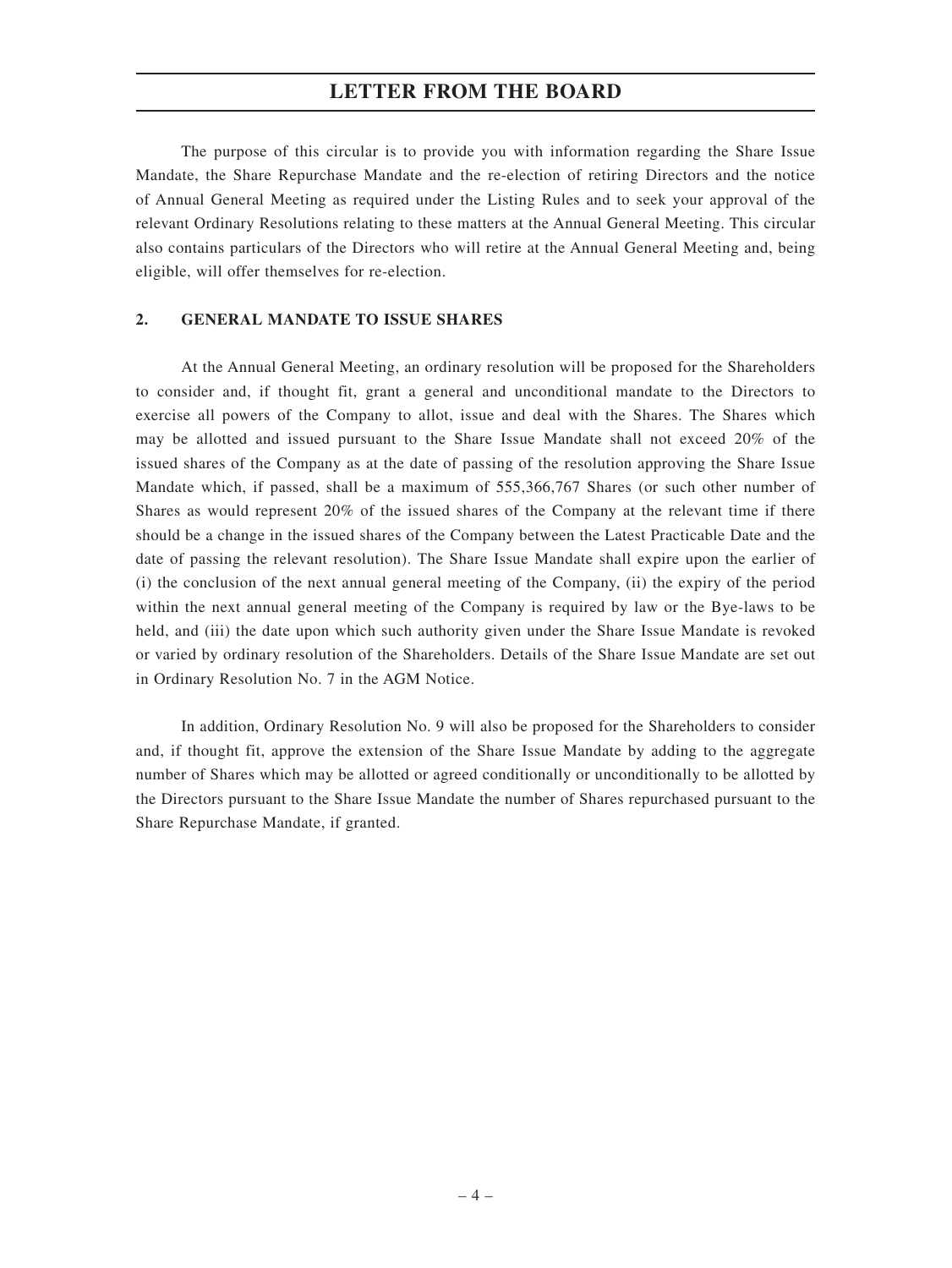#### **3. GENERAL MANDATE TO REPURCHASE SHARES**

At the Annual General Meeting, an ordinary resolution will be proposed for the Shareholders to consider and, if thought fit, grant a general and unconditional mandate to the Directors to exercise all powers of the Company to repurchase issued and fully paid Shares in the capital of the Company. Under the Share Repurchase Mandate, the number of Shares that the Company may repurchase shall not exceed 10% of the issued shares of the Company as at the date of passing of the resolution approving the Share Repurchase Mandate. The Share Repurchase Mandate allows the Company to make repurchases only during the period ending on the earlier of (i) the conclusion of the next annual general meeting of the Company, (ii) the expiry of the period within the next annual general meeting of the Company is required by law or the Bye-laws to be held, and (iii) the date upon which such authority given under the Share Repurchase Mandate is revoked or varied by an ordinary resolution of the Shareholders. Details of the Share Repurchase Mandate is set out in Ordinary Resolution No. 8 in the AGM Notice.

An explanatory statement as required under the Listing Rules, containing all information reasonably necessary to enable the Shareholders to make an informed decision on whether to vote for or against the relevant resolution for approving the Share Repurchase Mandate at the Annual General Meeting, is set out in Appendix I to this circular.

#### **4. RE-ELECTION OF RETIRING DIRECTORS**

Mr. Li Wenjin, an Executive Director, Mr. Tam Chun Fai and Mr. Chang Kai-Tzung, Richard, both being Independent Non-Executive Directors, shall retire from office by rotation at the Annual General Meeting, and, being eligible, offer themselves for re-election in accordance with Bye-laws 87(1) and 87(2).

As Mr. Chang Kai-Tzung, Richard, being appointed as a Non-Executive Director in November 2009 and re-designated as an Independent Non-Executive Director in February 2016, would have served the Company for more than 9 years during the term of his further appointment in 2018, his further appointment shall be subject to a separate resolution to be approved by Shareholders in accordance with code provision A.4.3 of Appendix 14 of the Listing Rules.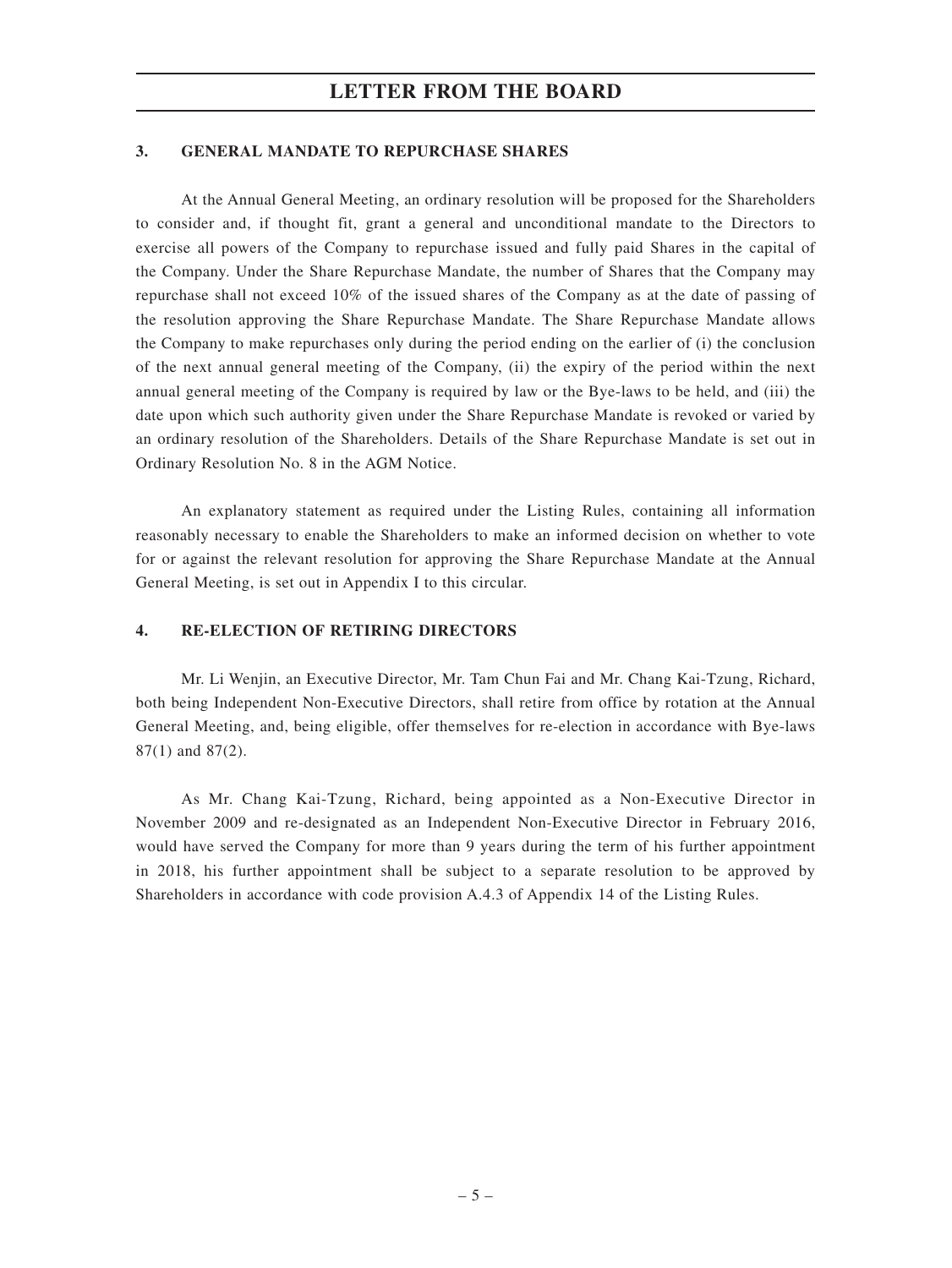### **LETTER FROM THE BOARD**

The Company has received from Mr. Chang Kai-Tzung, Richard a confirmation of independence pursuant to Rule 3.13 of the Listing Rules. Taking into consideration the independent nature of his roles and duties, character and integrity as shown in the past years, the Board considers him to be independent under the Listing Rules despite that his length of service would have exceeded during the term of his further appointment.

The particulars of the aforesaid retiring Directors and their interests, if any, in the Shares are set out in Appendix II to this circular.

#### **5. ANNUAL GENERAL MEETING**

A notice convening the Annual General Meeting to be held at Room 2515, 25th Floor, Sun Hung Kai Centre, 30 Harbour Road, Wanchai, Hong Kong on Friday, 20 April 2018 at 3:00 p.m. is set out on pages 14 to 18 of this circular. At the Annual General Meeting, resolutions will be proposed to approve, inter alia, the granting of the Share Issue Mandate and the Share Repurchase Mandate to the Directors and the re-election of the retiring Directors.

#### **6. ACTION TO BE TAKEN**

A form of proxy for use at the Annual General Meeting is enclosed with this circular and published on the website of the Stock Exchange (www.hkexnews.hk) and the Company's website (www.hisun.com.hk). Whether or not you intend to be present at the meeting, you are requested to complete the form of proxy and return it to the Company in accordance with the instructions printed thereon as soon as possible but in any event not less than 48 hours before the time appointed for holding of the Annual General Meeting or any adjourned meeting (as the case may be). Completion and delivery of the form of proxy will not preclude Shareholders from attending and voting in person at the Annual General Meeting or any adjourned meeting (as the case may be) if they so wish.

#### **7. VOTING AT THE ANNUAL GENERAL MEETING**

Rule 13.39(4) of the Listing Rules requires that all votes of shareholders at a general meeting must be taken by poll except where the chairman of the meeting in good faith decides to allow a resolution which relates purely to a procedural or administrative matter to be voted on by a show of hands. The chairman of the Annual General Meeting will therefore demand a poll for the Ordinary Resolutions to be put to the vote at the Annual General Meeting pursuant to Bye-law 66 of the Byelaws and the Listing Rules. The results of the voting will be published on the website of the Stock Exchange (www.hkexnews.hk) and the Company's website (www.hisun.com.hk) after the Annual General Meeting pursuant to the Listing Rules.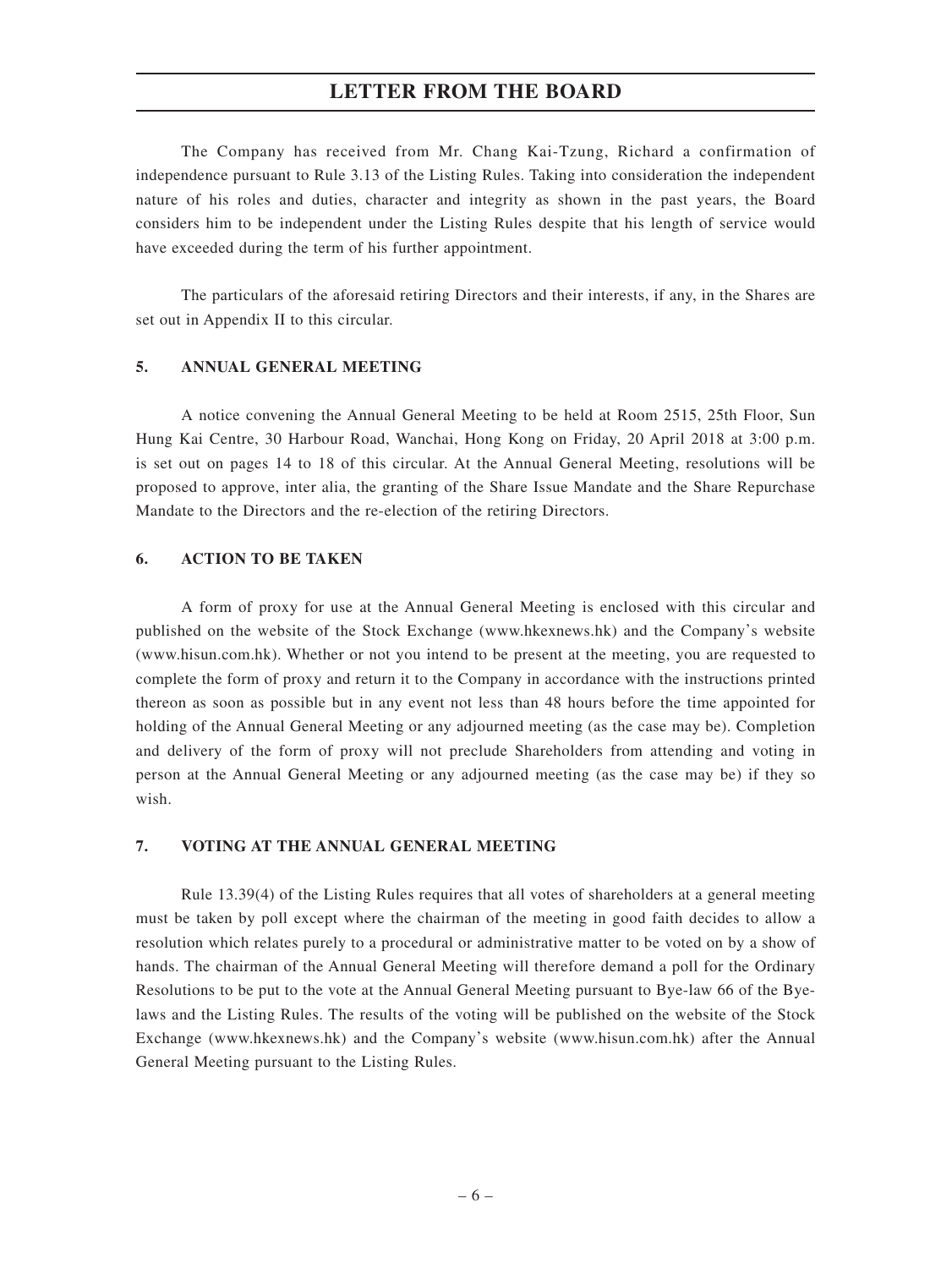#### **8. RECOMMENDATION**

The Directors consider that the granting to the Directors of the Share Issue Mandate and the Share Repurchase Mandate and the re-election of the retiring Directors are in the best interests of the Group and the Shareholders as a whole. The Directors therefore recommend the Shareholders to vote in favour of the Ordinary Resolutions in relation to the above matters as set out in the AGM Notice.

### **9. GENERAL INFORMATION**

Your attention is also drawn to the additional information set out in the Appendices to this circular.

> Yours faithfully, By Order of the Board **Hi Sun Technology (China) Limited LI Wenjin** Executive Director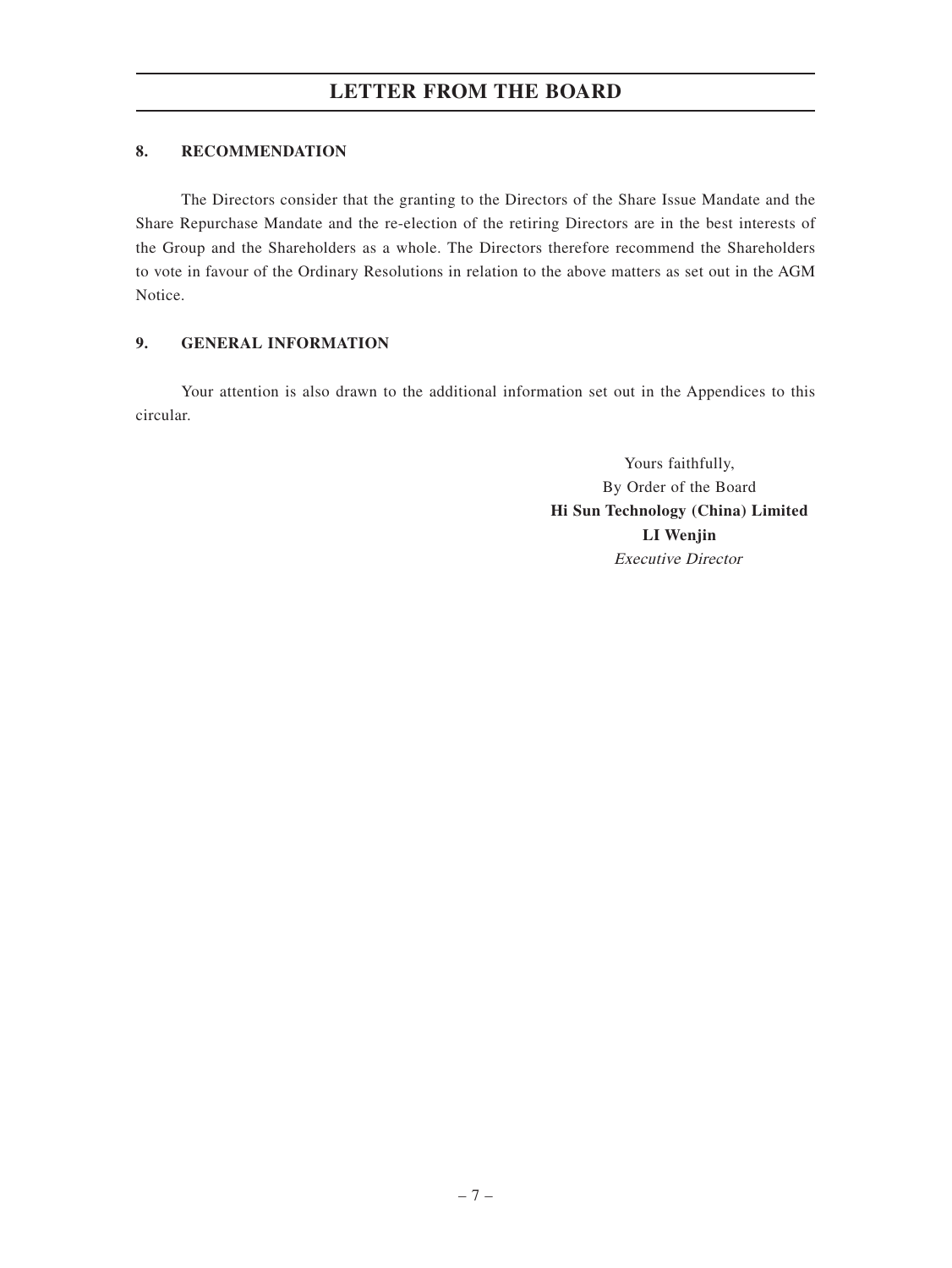The following is the explanatory statement required by the Listing Rules to provide requisite information to the Shareholders for consideration of the proposal to approve the Share Repurchase Mandate.

#### **SHARE CAPITAL**

As at the Latest Practicable Date, the total number of Shares in issue was 2,776,833,835 Shares. Subject to the passing of Ordinary Resolution No. 8 approving the Shares Repurchase Mandate and on the basis that no further Shares are issued or repurchased before the Annual General Meeting, the Company will be allowed to repurchase a maximum of 277,683,383 Shares, being 10% of the issued shares of the Company, from the date of the approval up to the earlier of (i) the conclusion of the next annual general meeting of the Company, (ii) the expiry of the period within the next annual general meeting of the Company is required by law or the Bye-laws to be held and (iii) the date upon which such authority is revoked or varied by a resolution of the Shareholders in a general meeting.

#### **REASONS FOR REPURCHASE**

The Directors believe that it is in the best interests of the Company and the Shareholders to seek a general authority from the Shareholders to enable the Directors to repurchase Shares. The Directors believe that the Share Repurchase Mandate would give the Company additional flexibility where the situation warrants for repurchasing the Shares and is in the best interests of the Company and the Shareholders as a whole.

Such repurchases may, depending on market conditions and funding arrangements at the time, result in an enhancement of the net asset value per Share and/or earnings per Share and will only be made in circumstances which the Directors believe are appropriate and for the benefit of the Company and the Shareholders as a whole.

#### **FUNDING OF REPURCHASE**

Repurchases must be made out of funds which are legally available for such purpose in accordance with the memorandum of association of the Company, the Bye-laws and the laws and regulations of Bermuda. It is envisaged that the funds required for any repurchase could be derived from the distributable profits, the share premium and/or contributed surplus, if any, of the Company.

However, the Directors do not propose to exercise the power to repurchase Shares pursuant to the Share Repurchase Mandate to such an extent as would, in the circumstances, have a material adverse effect on the working capital requirements or gearing level of the Company which in the opinion of the Directors are from time to time appropriate for the Company.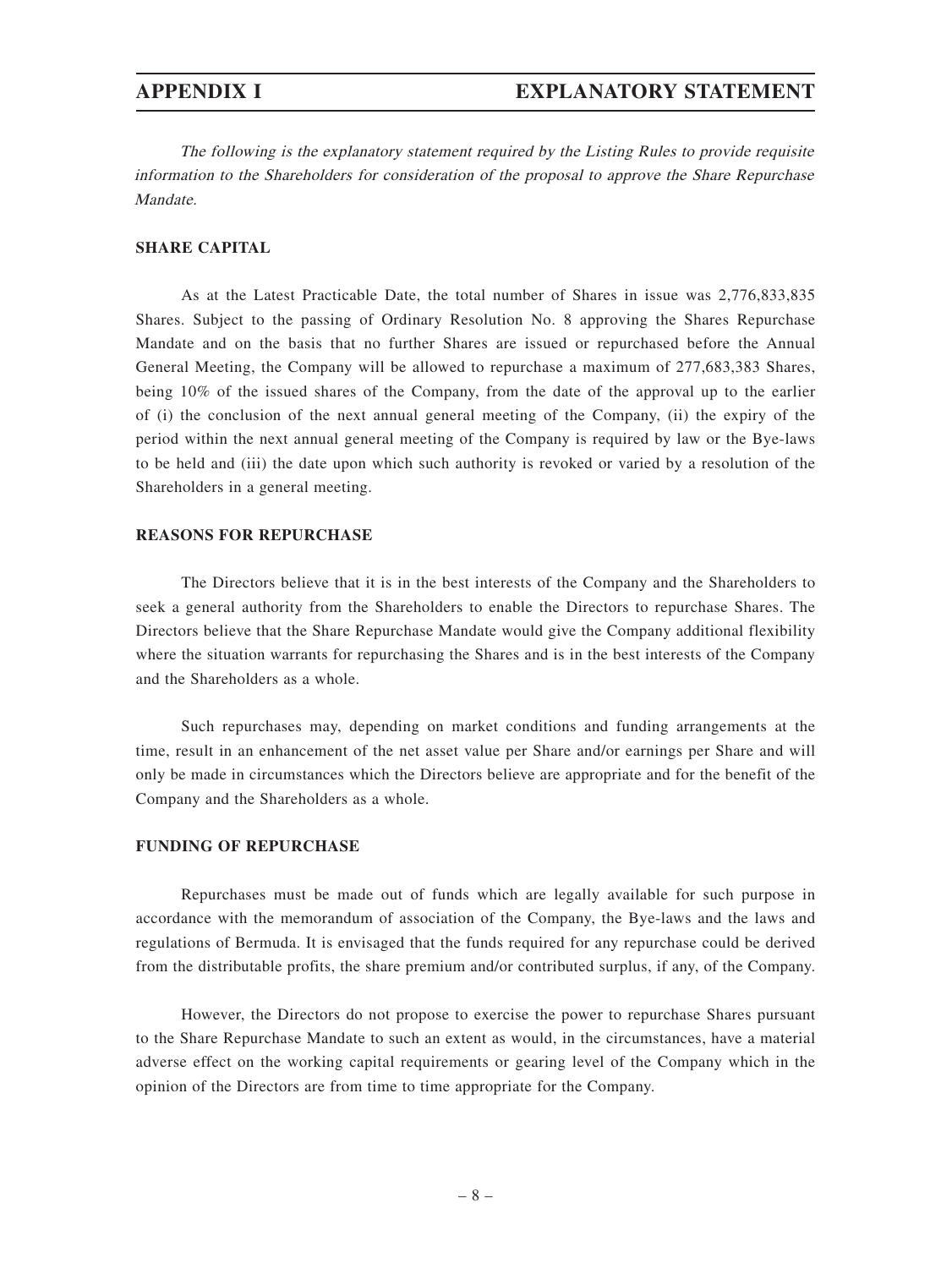#### **GENERAL**

To the best of their knowledge, having made all reasonable enquiries, none of the Directors nor any of their close associates (as defined in the Listing Rules) currently intend to sell any Shares to the Company in the event that the Share Repurchase Mandate is approved by the Shareholders.

The Directors have undertaken to the Stock Exchange that, so far as the same may be applicable, they will exercise the powers of the Company to make repurchases pursuant to the Share Repurchase Mandate in accordance with the Listing Rules and the applicable laws of Bermuda.

No core connected persons (as defined in the Listing Rules) have notified the Company that they have a present intention to sell Shares to the Company, or have undertaken not to do so, in the event that the Share Repurchase Mandate is approved by the Shareholders.

If on the exercise of the power to repurchase Shares pursuant to the Share Repurchase Mandate, a Shareholder's proportionate interest in the voting rights of the Company increases, pursuant to Rule 32 of the Takeovers Code, such increase will be treated as an acquisition of voting rights for the purposes of the Takeovers Code. As a result, a Shareholder or group of Shareholders acting in concert could obtain or consolidate control of the Company and become obliged to make a mandatory offer in accordance with Rules 26 and 32 of the Takeovers Code.

As at the Latest Practicable Date, Mr. Kui Man Chun, directly and indirectly, beneficially held 645,733,636 Shares, representing approximately 23.25% of the issued shares of the Company. In the event that the Directors should exercise in full the Share Repurchase Mandate but assuming the shareholding structure of the Company as at the Latest Practicable Date remains unchanged, the shareholding of Mr. Kui Man Chun in the Company could increase to approximately 25.84% of the issued shares of the Company, but such increase will not give rise to an obligation to make a mandatory offer under the Takeovers Code. The Directors are not aware of any other consequences which may arise under the Takeovers Code as a result of any repurchases made under the Share Repurchase Mandate. The Directors do not intend to exercise the Share Repurchase Mandate to such extent that the public shareholding of the Company would be reduced to less than 25% of the issued shares of the Company.

The Company has not purchased any of its Shares (whether on the Stock Exchange or otherwise) in the six months preceding the Latest Practicable Date.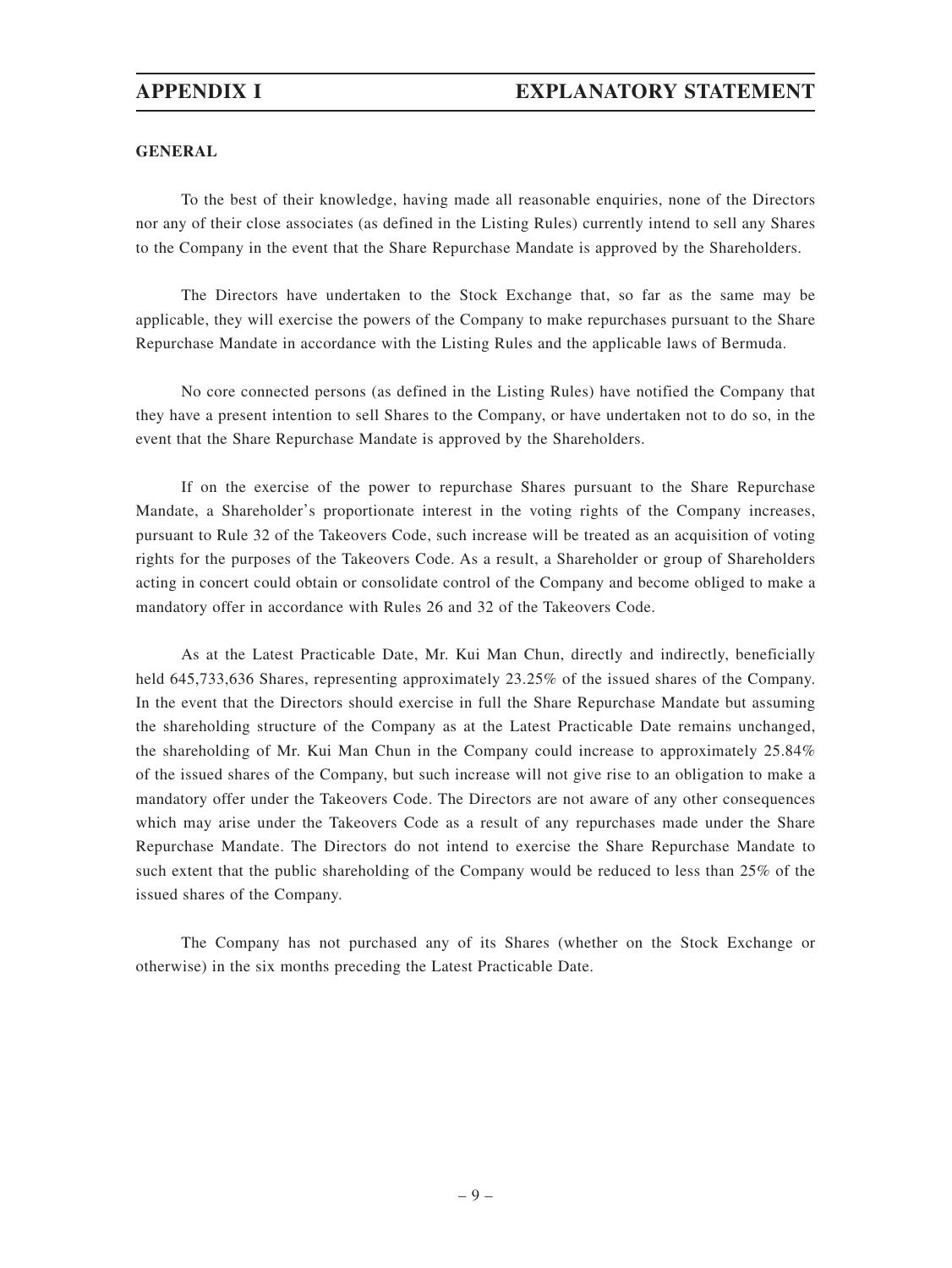#### **SHARE PRICES**

The highest and lowest prices at which the Shares were traded on the Stock Exchange during each of the previous twelve months before the Latest Practicable Date are as follows:

|                                           | Share prices (per Share) |                |
|-------------------------------------------|--------------------------|----------------|
| <b>Months</b>                             | Lowest                   | <b>Highest</b> |
|                                           | HK\$                     | HK\$           |
|                                           |                          |                |
| 2017                                      |                          |                |
| March                                     | 1.20                     | 1.49           |
| April                                     | 1.29                     | 1.44           |
| May                                       | 1.26                     | 1.45           |
| June                                      | 1.27                     | 1.39           |
| July                                      | 1.29                     | 1.47           |
| August                                    | 1.34                     | 1.82           |
| September                                 | 1.66                     | 2.06           |
| October                                   | 1.72                     | 1.98           |
| November                                  | 1.40                     | 1.85           |
| December                                  | 1.38                     | 1.61           |
|                                           |                          |                |
| 2018                                      |                          |                |
| January                                   | 1.53                     | 1.76           |
| February                                  | 1.27                     | 1.65           |
| March (up to the Latest Practicable Date) | 1.53                     | 1.69           |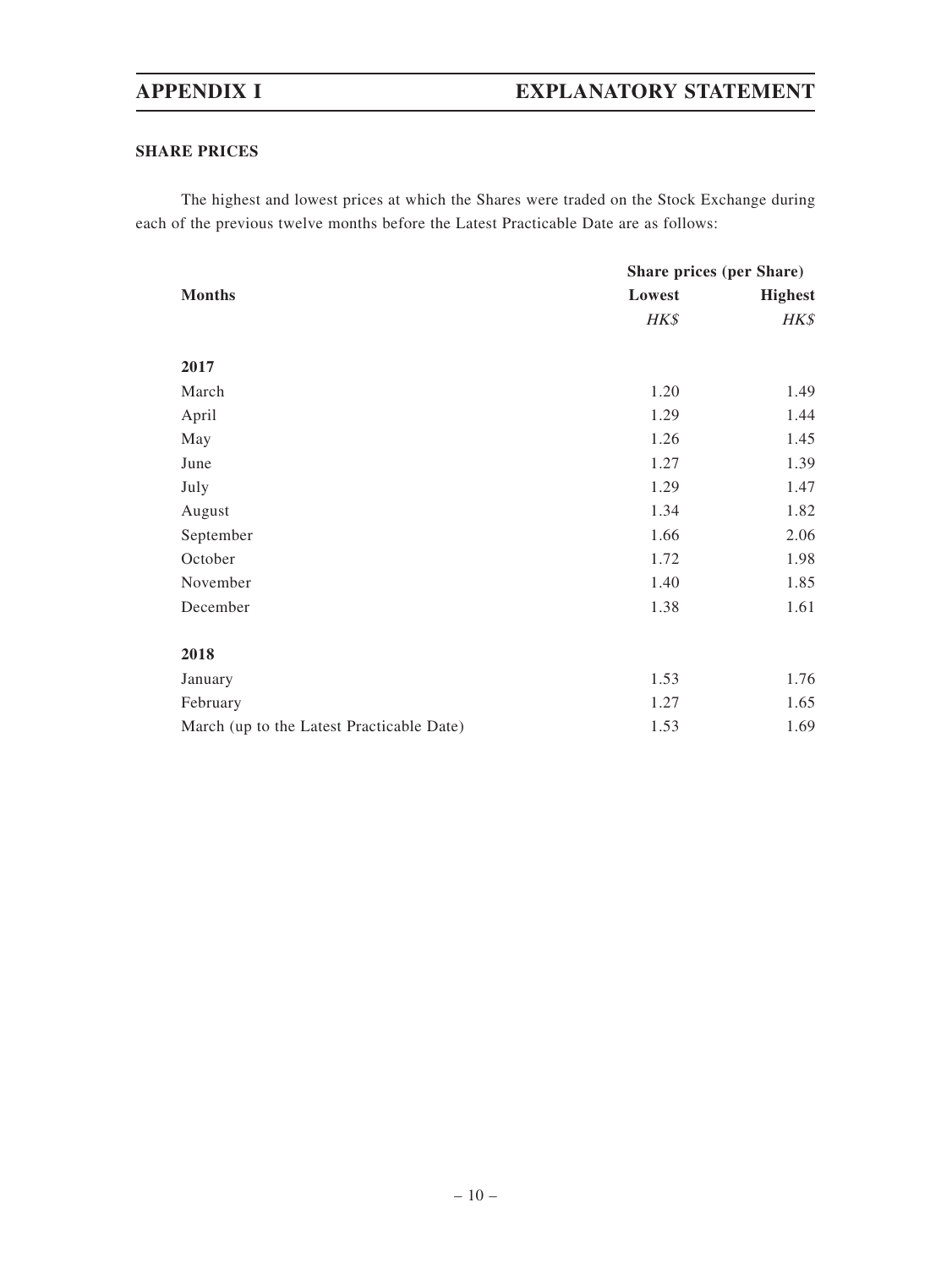### **APPENDIX II PARTICULARS OF RETIRING DIRECTORS**

The followings are the particulars of the retiring Directors proposed to be re-elected at the Annual General Meeting:

#### **LI WENJIN**

Mr. Li Wenjin ("Mr. Li"), age 54, is an Executive Director of the Company. He graduated from Peking University in the PRC with a master's degree in law. He has over 26 years of experience in investment and administrative affairs. Mr. Li is also a director of Hi Sun Limited ("HSL"). Prior to joining HSL in 1999, he had worked for several companies in the PRC and Hong Kong. He joined the Group in 2000. Mr. Li has also been appointed as an executive director of PAX Global Technology Limited, an associated corporation of the Company and a company listed on the Main Board of the Stock Exchange, since 24 February 2010.

Save as disclosed above, Mr. Li does not have any relationship with any Directors, senior management, substantial Shareholders or controlling Shareholders. As at the Latest Practicable Date, Mr. Li holds 6,400,000 Shares and does not have, and is not deemed to have, any other interests or short positions in any shares, underlying shares or debentures of the Company and its associated corporations within the meaning of Part XV of the SFO.

Mr. Li entered into a service agreement with the Company for a term of 1 year commencing from 1 April 2017, superseding the previous service agreement, and shall continue thereafter unless and until terminated by either the Company or Mr. Li giving the other not less than 3 months' notice in writing or payment in lieu. For the year 2017, his annual salary as an Executive Director was approximately HK\$1,800,000 which was determined by the Board, with the authority granted by the Shareholders at the Annual General Meeting, with reference to his duties, responsibilities and market conditions. Mr. Li is also entitled to bonus payments under the service agreement for his office as an Executive Director, the amount of which is determined by the Board at its absolute discretion under the terms of the service agreement.

#### **TAM CHUN FAI**

Mr. Tam Chun Fai ("Mr. Tam"), age 55, is an Independent Non-Executive Director of the Company. He graduated from the Hong Kong Polytechnic University with a bachelor of arts degree in accountancy. Mr. Tam is a member of Hong Kong Institute of Certified Public Accountants and a member of Chartered Financial Analyst and has over 26 years' experience in auditing, corporate advisory services as well as financial management and compliance work. Mr. Tam is currently an Executive Director of Beijing Enterprises Holdings Limited (a major red chip company) and an independent non-executive director of KWG Property Holding Limited, both of which are listed on the Main Board of the Stock Exchange. He joined the Group in 2004. Mr. Tam's further appointment notwithstanding his service years with the Company in excess of nine years has duly approved by the Shareholders at the annual general meeting of the Company in 2013.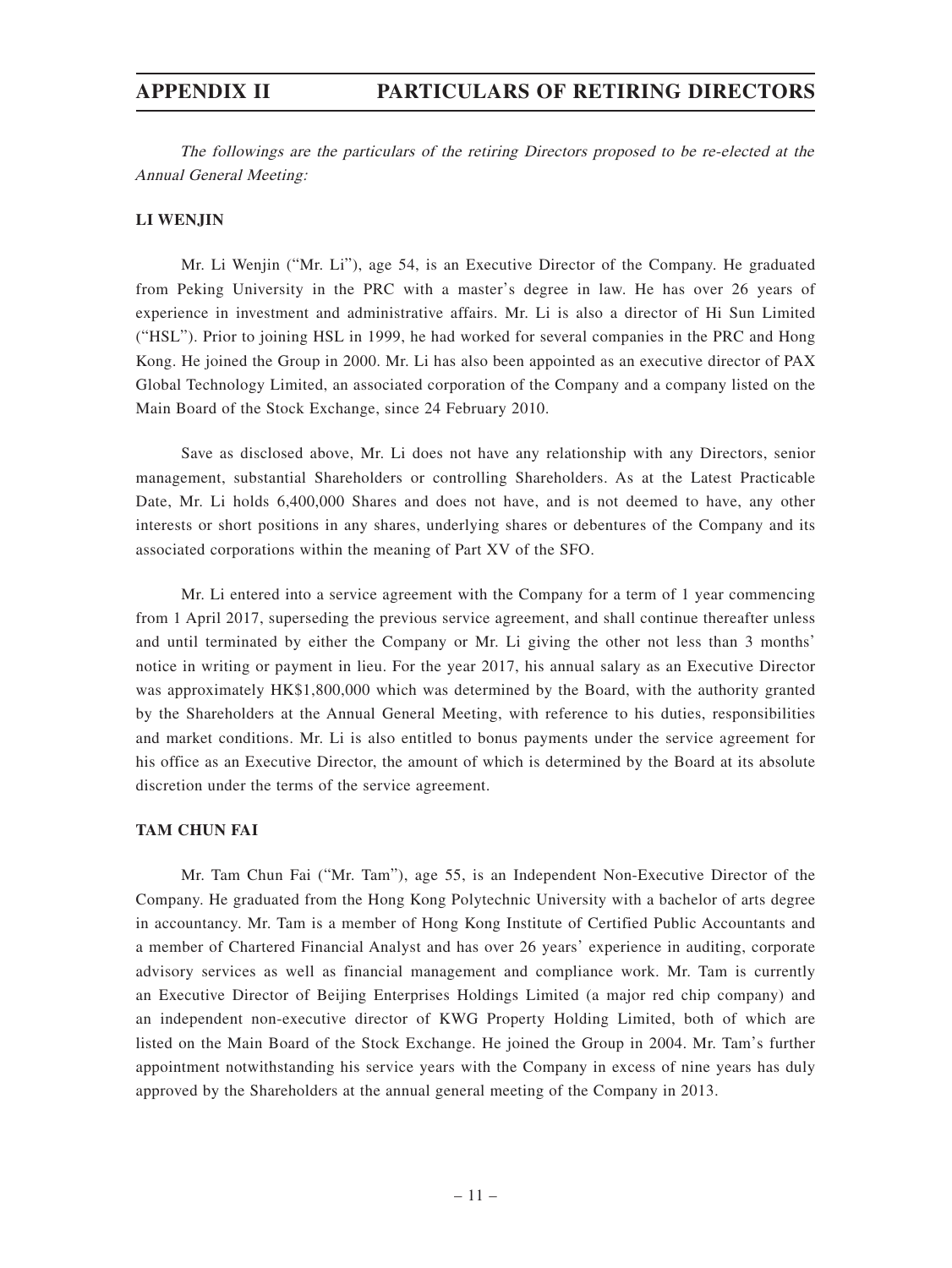### **APPENDIX II PARTICULARS OF RETIRING DIRECTORS**

Save as disclosed above, Mr. Tam does not have any relationship with any Directors, senior management, substantial Shareholders or controlling Shareholders. As at the Latest Practicable Date, Mr. Tam does not have, and is not deemed to have, any interests or short positions in any shares, underlying shares or debentures of the Company and its associated corporations within the meaning of Part XV of the SFO.

Mr. Tam entered into a service agreement with the Company for a term of 1 year commencing 19 April 2017, which is expected to be renewed on 19 April 2018 for the same term subject to re-election in accordance with Bye-laws and unless and until terminated by either the Company or Mr. Tam giving the other not less than 2 months' notice in writing. The director's fee for Mr. Tam is HK\$180,000 per year. His emoluments are determined by the Board, with the authority granted by the Shareholders at the annual general meeting of the Company, with reference to his duties, responsibilities and market conditions. During the year ended 31 December 2017, Mr. Tam was granted a discretionary bonus of HK\$150,000 which was determined by the Board at its absolute discretion as provided under the service agreement.

#### **CHANG KAI-TZUNG, RICHARD**

Mr. Chang Kai-Tzung, Richard ("Mr. Chang"), age 63, is an Independent Non-Executive Director of the Company. Mr. Chang graduated from the University of Texas at Austin, United States of America with a bachelor's degree in Statistics and Operations Research. Mr. Chang possesses more than 22 years of experience in electronic payments industry in Southeast Asia, Japan and the Great China. Mr. Chang was the Senior Vice President, Global Clients APCEMEA of VISA Inc. ("VISA") in Singapore. He was previously VISA's Greater China General Manager, Japan General Manager, and senior country manager for Singapore, Thailand, the Philippines and Indochina. He joined the Group in 2009 as a Non-Executive Director and was re-designated as an Independent Non-Executive Director on 26 February 2016.

Save as disclosed above, Mr. Chang does not have any relationship with any Directors, senior management, substantial Shareholders or controlling Shareholders. As at the Latest Practicable Date, Mr. Chang does not have, and is not deemed to have, any interests or short positions in any shares, underlying shares or debentures of the Company and its associated corporations within the meaning of Part XV of the SFO.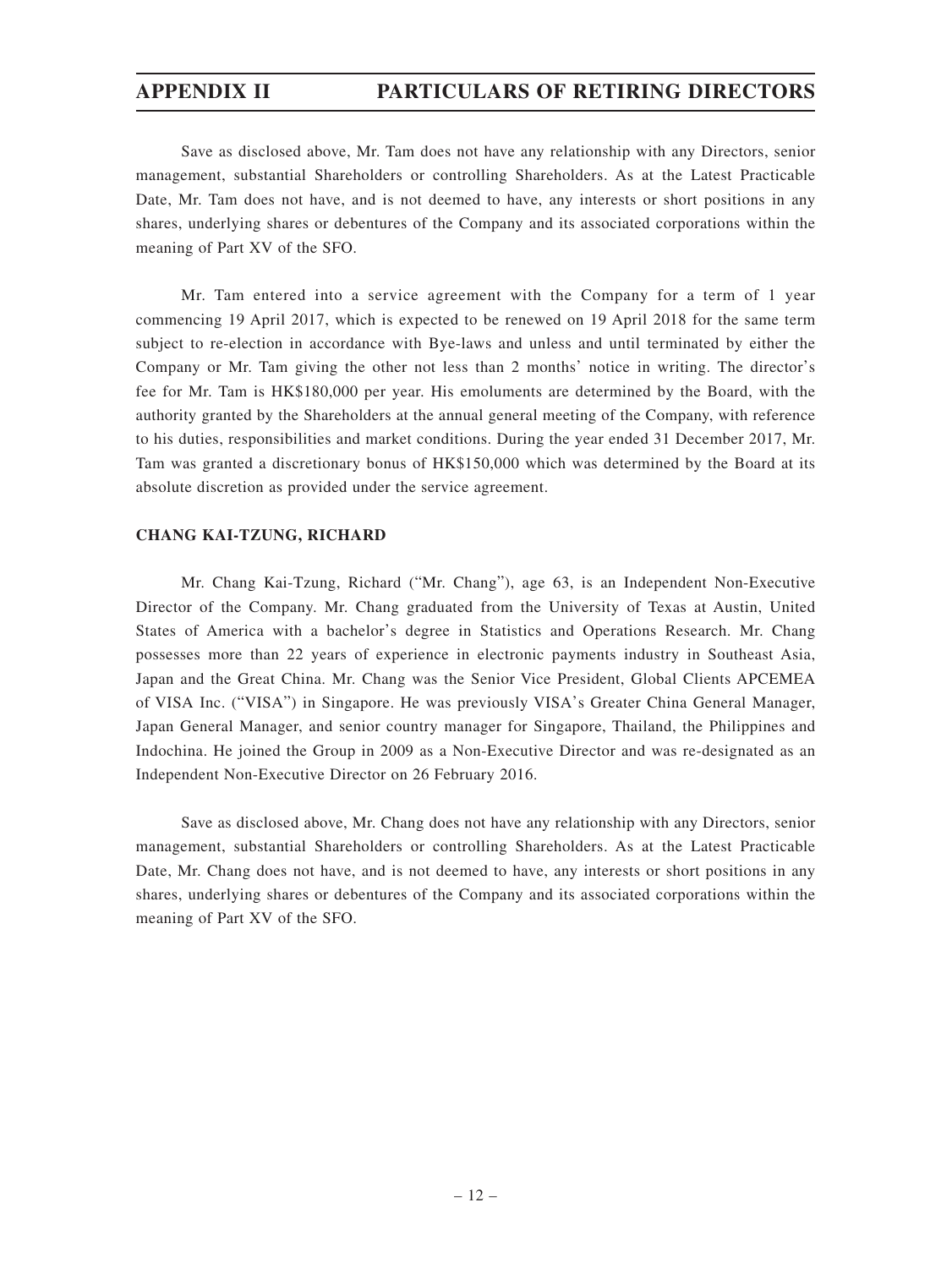### **APPENDIX II PARTICULARS OF RETIRING DIRECTORS**

Mr. Chang entered into a service agreement with the Company for a term of 1 year commencing 19 April 2017, which is expected to be renewed on 19 April 2018 for the same term subject to re-election in accordance with Bye-laws and unless and until terminated by either the Company or Mr. Chang giving the other not less than 2 months' notice in writing. The director's fee for Mr. Chang is HK\$180,000 per year. His emoluments are determined by the Board, with the authority granted by the Shareholders at the annual general meeting of the Company, with reference to his duties, responsibilities and market conditions. During the year ended 31 December 2017, Mr. Chang was granted a discretionary bonus of HK\$150,000 which was determined by the Board at its absolute discretion as provided under the service agreement.

Save as disclosed above, the Board is not aware of any other matters in relation to the retiring Directors concerning their re-election at the Annual General Meeting which need to be disclosed under Rule 13.51(2) of the Listing Rules or brought to the attention of the Shareholders regarding the re-election of the retiring Directors.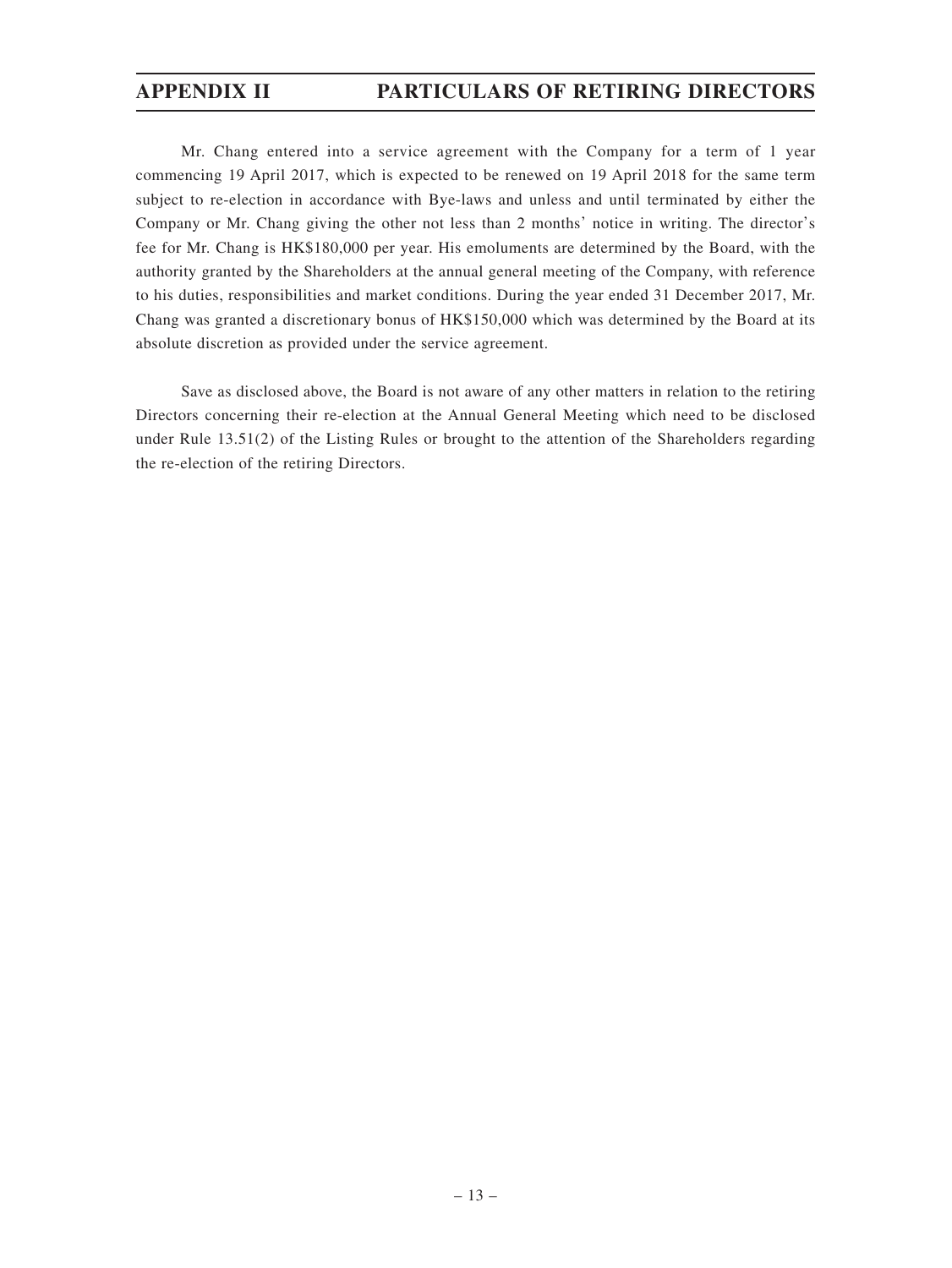

# **HI SUN TECHNOLOGY (CHINA) LIMITED**

**高 陽 科 技(中 國)有 限 公 司 \***

(Incorporated in Bermuda with limited liability) **(Stock Code: 818)**

### **NOTICE OF ANNUAL GENERAL MEETING**

**NOTICE IS HEREBY GIVEN** that an annual general meeting of Hi Sun Technology (China) Limited (the "Company") will be held at Room 2515, 25th Floor, Sun Hung Kai Centre, 30 Harbour Road, Wanchai, Hong Kong on Friday, 20 April 2018 at 3:00 p.m. for the following purposes:

- 1. To receive and adopt the audited consolidated financial statements of the Company and the reports of the directors of the Company (the "Directors") and the auditors of the Company for the year ended 31 December 2017;
- 2. To re-elect Mr. Li Wenjin as a Director;
- 3. To re-elect Mr. Tam Chun Fai as a Director;
- 4. To re-elect and further appoint Mr. Chang Kai-Tzung, Richard as a Director;
- 5. To authorise the Board of Directors to fix the remuneration of the Directors;
- 6. To re-appoint PricewaterhouseCoopers as auditors of the Company and to authorise the Board of Directors to fix their remuneration;

\* For identification purpose only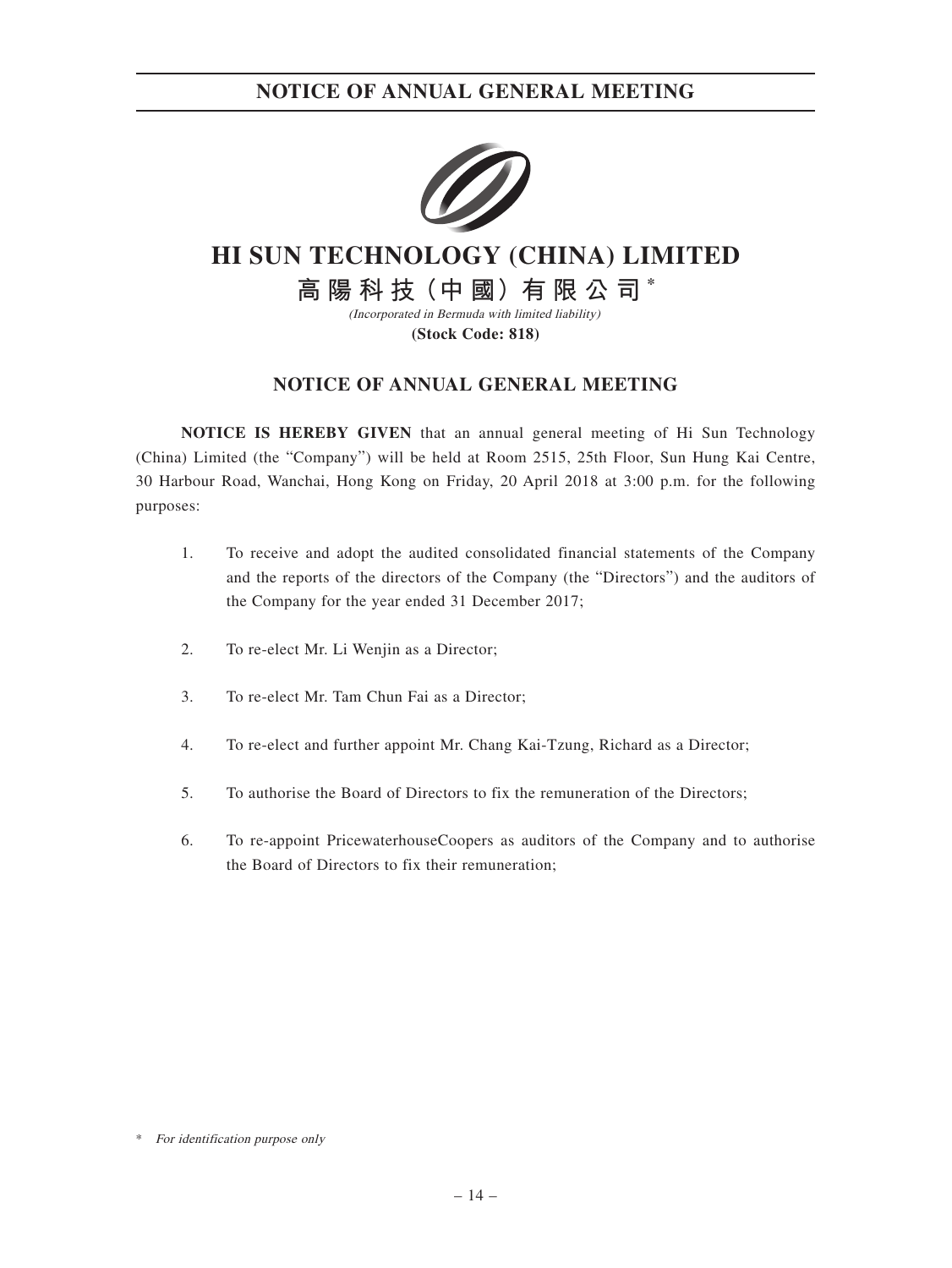As special business, to consider and, if thought fit, pass with or without modifications, the following as Ordinary Resolutions of the Company:

#### **ORDINARY RESOLUTIONS**

#### 7. "**THAT**:

- (a) subject to paragraph (c) of this resolution, the exercise by the Directors during the Relevant Period (as hereinafter defined) of all the powers of the Company to allot, issue and deal with additional shares in the share capital of the Company and to make or grant offers, agreements and options (including warrants, bonds, notes and other securities which carry rights to subscribe for or are convertible into shares of the Company) which would or might require the exercise of such powers be and is hereby generally and unconditionally approved;
- (b) the approval in paragraph (a) of this resolution shall authorise the Directors during the Relevant Period (as hereinafter defined) to allot, issue and deal with additional shares in the share capital of the Company and to make or grant offers, agreements and options (including bonds, warrants, debentures, notes and any securities which carry rights to subscribe for or are convertible into shares of the Company) which would or might require the exercise of such powers after the end of the Relevant Period;
- (c) the aggregate number of shares of the Company allotted or agreed conditionally or unconditionally to be allotted (whether pursuant to options or otherwise) by the Directors pursuant to the approval in paragraph (a) of this resolution, otherwise than pursuant to (i) a Rights Issue (as hereinafter defined); or (ii) the exercise of any option granted under the share option scheme or similar arrangement of the Company for the time being adopted for the grant or issue to officers and/or employees of the Company and/or any of its subsidiaries of shares or rights to acquire shares of the Company; or (iii) any scrip dividend or similar arrangement providing for the allotment of shares in lieu of the whole or part of a dividend on shares of the Company in accordance with the bye-laws of the Company in force from; or (iv) an issue of shares in the Company upon the exercise of rights of subscription or conversion under the terms of any existing warrants or securities of the Company which carry rights to subscribe for or are convertible into shares of the Company, shall not exceed 20% of the total number of the issued shares of the Company as at the date of the passing of this resolution and the said approval shall be limited accordingly; and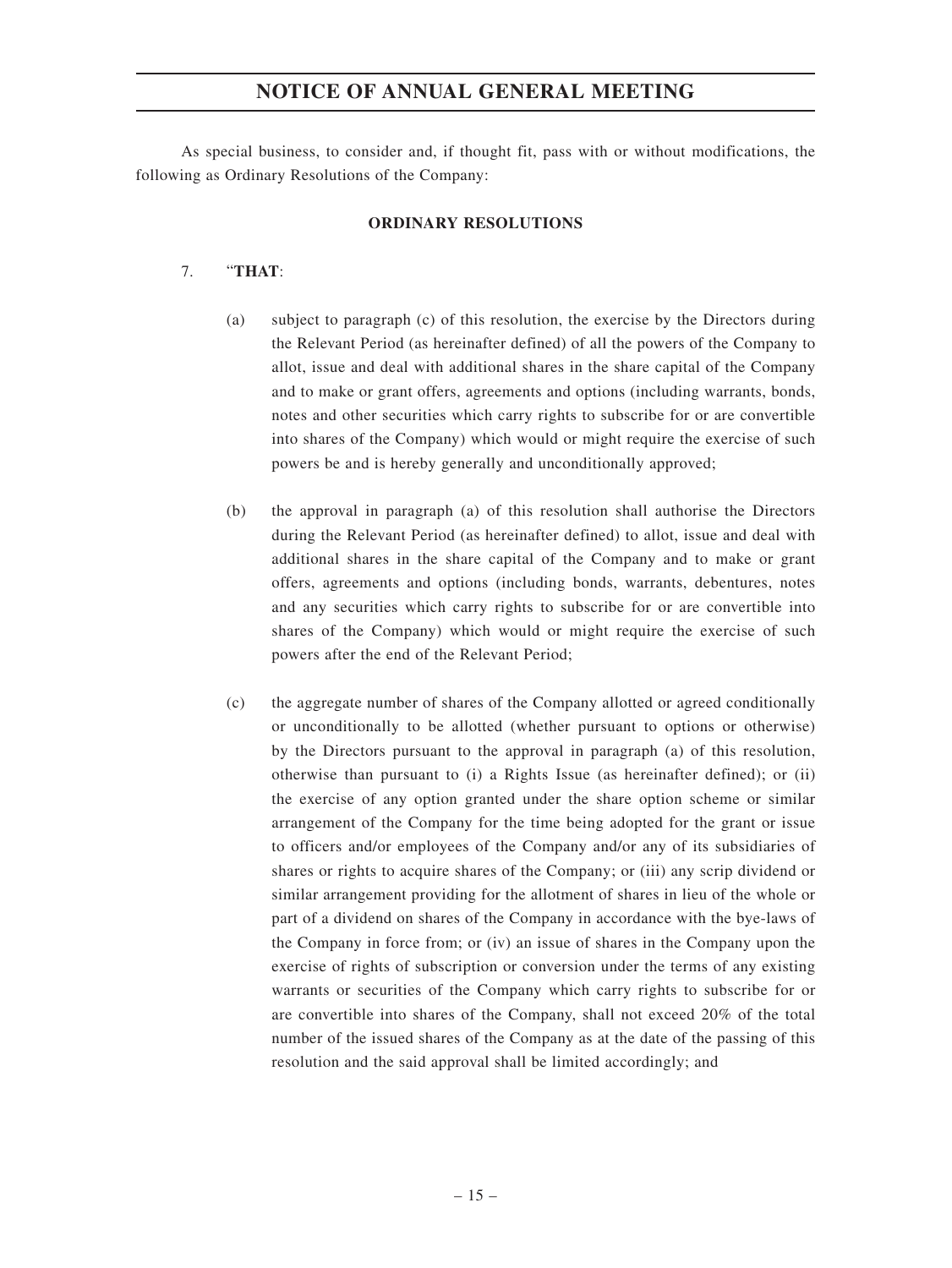- (d) for the purpose of this resolution, "Relevant Period" means the period from the date of the passing of this resolution until whichever is the earlier of:
	- (i) the conclusion of the next annual general meeting of the Company;
	- (ii) the expiry of the period within the next annual general meeting of the Company is required by law or the Bye-laws to be held; and
	- (iii) the passing of an ordinary resolution by the shareholders of the Company in a general meeting revoking or varying the authority given to the Directors by this resolution.

"Rights Issue" means an offer of shares of the Company or issue of option, warrants or other securities giving the right to subscribe and/or exchange for shares to the holders of shares of the Company, or any class thereof, whose name appear on the register of members of the Company (and, where appropriate, to holders of other securities of the Company entitled to the offer) in proportion to their holdings of such shares (or, where appropriate, such other securities) (subject to such exclusions or other arrangements as the Directors may deem necessary or expedient in relation to fractional entitlements or having regard to any restrictions or obligations under the laws of, or the requirements of any recognised regulatory body or any stock exchange in, any territory outside Hong Kong applicable to the Company)."

#### 8. "**THAT**:

(a) subject to paragraph (b) of this resolution, the exercise by the Directors during the Relevant Period (as hereinafter defined) of all powers of the Company to repurchase shares in the share capital of the Company on The Stock Exchange of Hong Kong Limited (the "Stock Exchange") or on any other stock exchange on which the shares of the Company may be listed and recognised by The Securities and Futures Commission of Hong Kong (the "Securities and Futures Commission") and the Stock Exchange for such purpose, subject to and in accordance with the rules and regulations of the Securities and Futures Commission, the Stock Exchange or any other stock exchange as amended from time to time and all applicable laws in this regard, be and is hereby generally and unconditionally approved;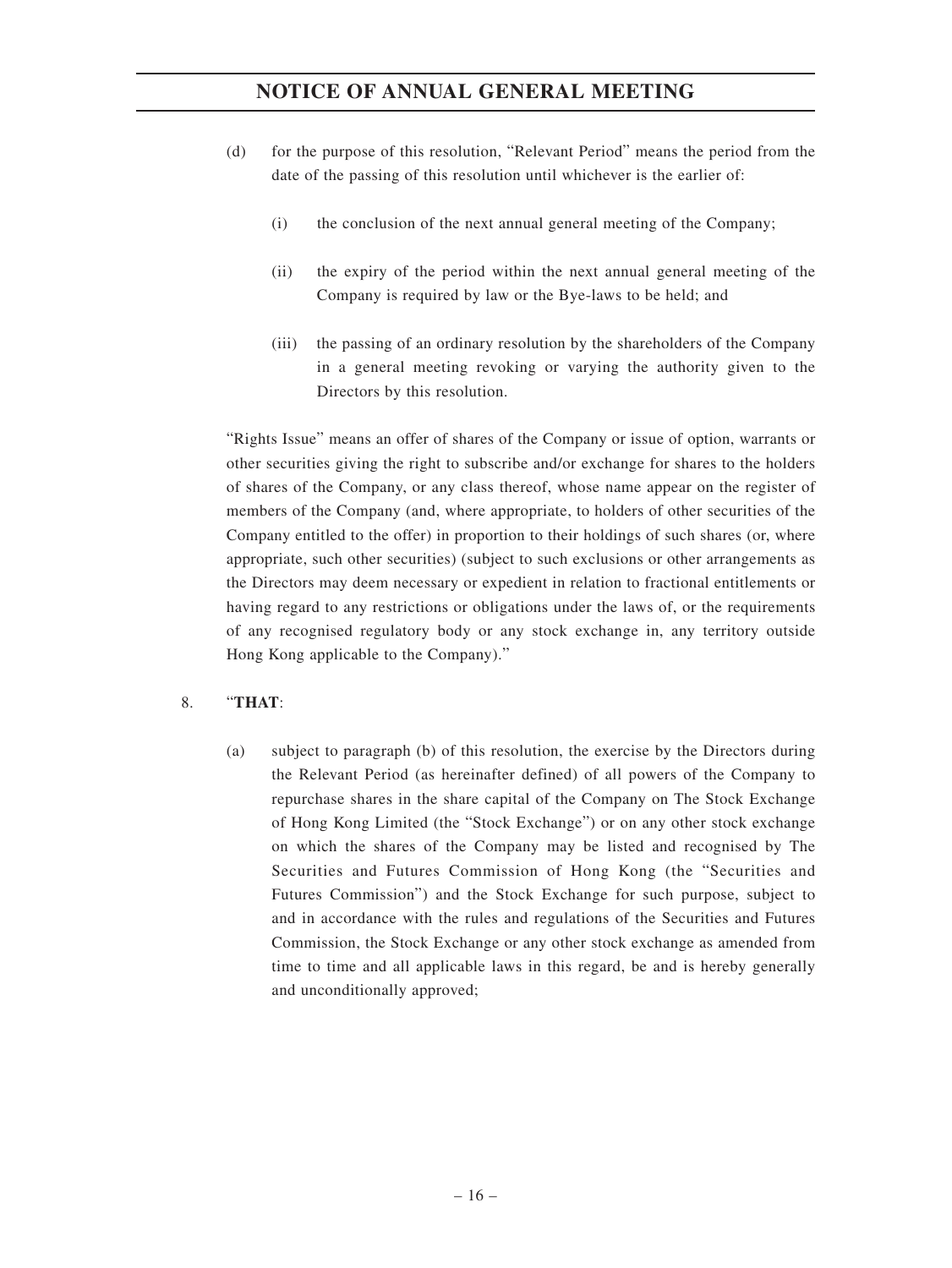- (b) the aggregate number of shares of the Company authorised to be repurchased by the Company pursuant to the approval in paragraph (a) of this resolution during the Relevant Period shall not exceed 10% of the total number of the issued shares of the Company as at the date of the passing of this resolution, and the said approval shall be limited accordingly; and
- (c) for the purpose of this resolution, "Relevant Period" means the period from the date of the passing of this resolution until whichever is the earlier of:
	- (i) the conclusion of the next annual general meeting of the Company;
	- (ii) the expiry of the period within the next annual general meeting of the Company is required by law or the Bye-laws to be held; and
	- (iii) the passing of an ordinary resolution by the shareholders of the Company in a general meeting revoking or varying the authority given to the Directors by this resolution."
- 9. "**THAT** subject to the passing of resolutions No. 7 and No. 8 set out in this notice, the general mandate granted to the Directors to allot, issue and deal with additional shares pursuant to resolution No. 7 set out in this notice be and is hereby extended by the addition thereto of total number of the issued shares of the Company to be repurchased by the Company under the authority granted pursuant to resolution no. 8 set out in this notice, provided that the total number of issued shares so repurchased shall not exceed 10% of the total number of the issued shares of the Company as at the date of passing this resolution."

By Order of the Board of Directors **Hi Sun Technology (China) Limited Li Wenjin** Executive Director

Hong Kong, 19 March 2018

Notes:

- (1) A member of the Company entitled to attend and vote at the meeting (or any adjournment thereof) (the "Meeting") convened by this notice is entitled to appoint one or more proxies to attend and vote in his stead. A proxy need not be a member of the Company.
- (2) A form of proxy for use at the Meeting is enclosed.